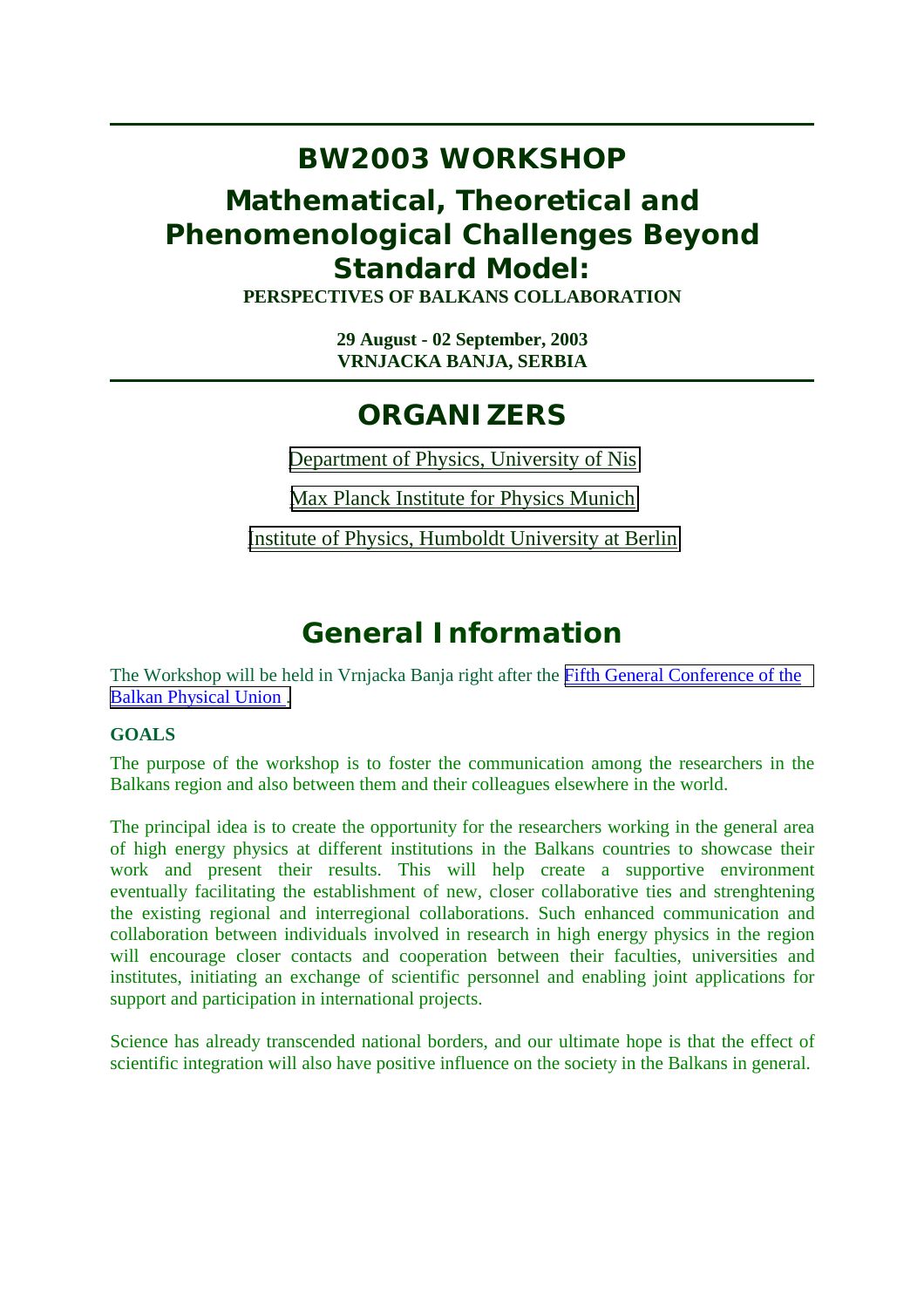## **Topics**

Strings and superstrings Supersymmetry and conformal field theory Noncommutative, gauge and string field theories D-branes and matrix models Cosmology, quantum gravity, extra dimensions Particle physics: theory and (LHC) phenomenology Noncommutative, q-deformed and nonarchimedean models

#### **CONTACT ADDRESS**

**Balkan Workshop 2003 Department of Physics, University of Nis Visegradska 33 P.O. Box 224 18001 Nis, Serbia Phone/Fax +381 18 533-014 E-mail: [bw2003@pmf.ni.ac.yu](mailto:bw2003@pmf.ni.ac.yu)**

#### **Advisory Committee**

G. Altarelli (CERN) I. Antoniadis (CERN) M. Arik (Istanbul) TBC J. Bagger (Baltimore) TBC S. Bellucci (Frascati) J. Ellis (CERN) B. Guberina (Zagreb) R. Jackiw (MIT) D. Luest (Berlin) S. Meljanac (Zagreb) L. Mezincescu (Miami) H. Nicolai (Golm) S. Randjbar-Daemi (ICTP) A. Sen (Allahabad) G. Senjanovic (ICTP) E. Sezgin (Texas AM Univ.) L. Smolin (Waterloo) TBC I. Todorov (Sofia) J. Wess (Munich) G. Zoupanos (Athens)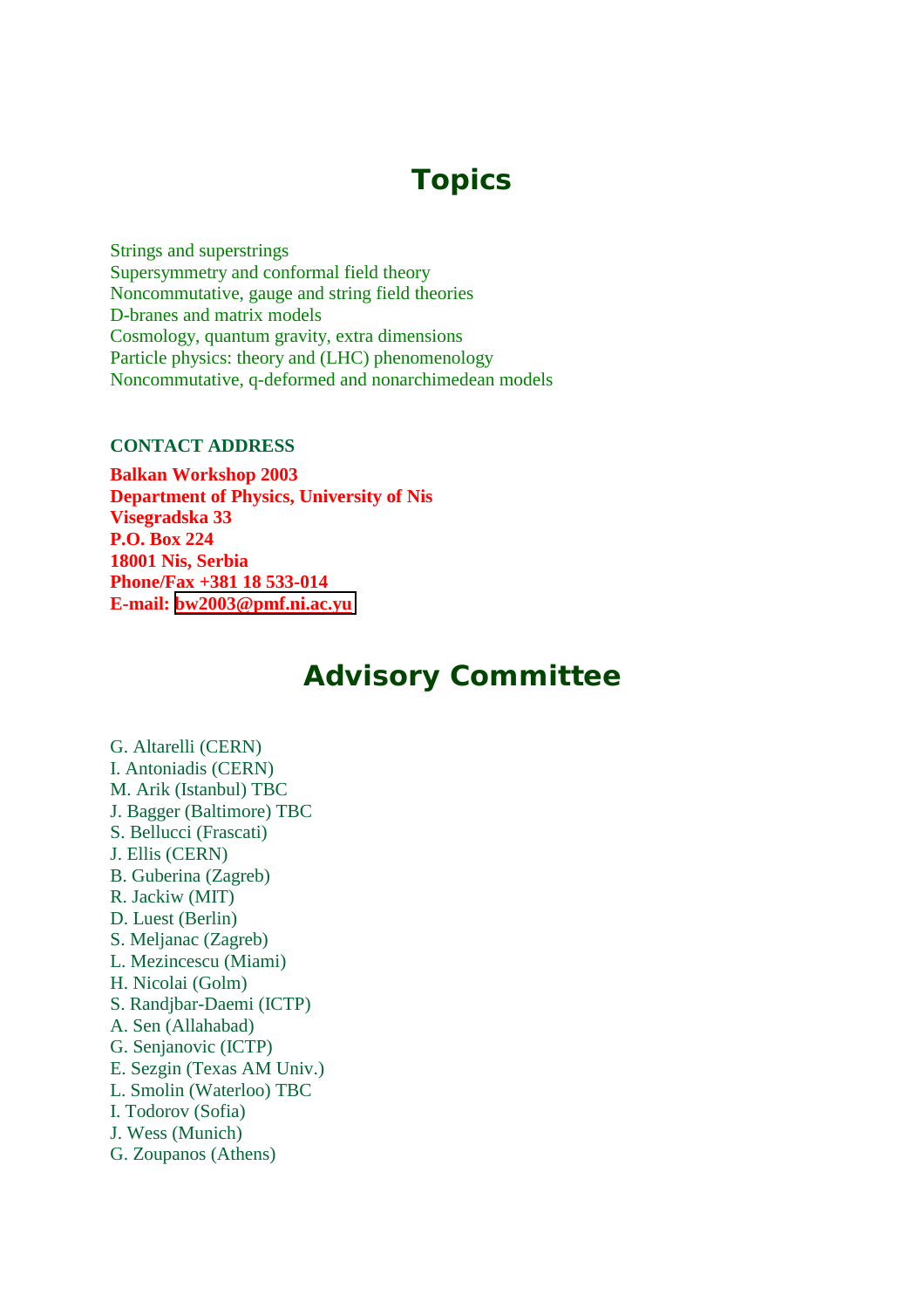#### **Organizing Committee**

B. Aneva (Sofia) A. Balaz, (Belgrade) G. L. Cardoso (Berlin) G. Djordjevic (Nis, Munich), chairman V. Dragovic (Belgrade, Trieste) L. Moeller (Munich) Lj. Nesic (Nis) A. Nicolaidis (Thessaloniki) C. Sochichiu (Chisinau, Frascati)

#### **Lecturers**

C. Bachas (Paris) I. Bakas (Patras) M. Chaichian (Helsinki) B. Dubrovin (Trieste) E. Dudas (Paris) J. Ellis (CERN) H. Grosse (Vienna) N. Kaloper (Davis) E. Kiritsis (Paris, Heraklion) I. Kostov (Saclay, Sofia) G. Lazarides (Thessaloniki) D. Luest (Berlin) A. Mikovic (Lisboa, Belgrade) H. Nicolai (Golm) P. Presnajder (Bratislava) B. Sazdovic (Belgrade) V. Schomerus (Paris) TBC G. Senjanovic (ICTP) J. Wess (Munich)

#### **Participants**

The number of participants is expected to be around 50, mainly by invitation. The organizers will cover living expences for the invited participants. Limited additional funds should be available for a few participants, to be selected by the Organizers.

Travel expenses will be covered partially, depending on the level of international support and the availabilty of funds. There is no registration fee.

Researchers, Postdoc and PhD students interested in participating in the Workshop should send a brief letter by May 31, 2003, with key personal information to the organizers' official e-mail address: bw2003@pmf.ni.ac.yu